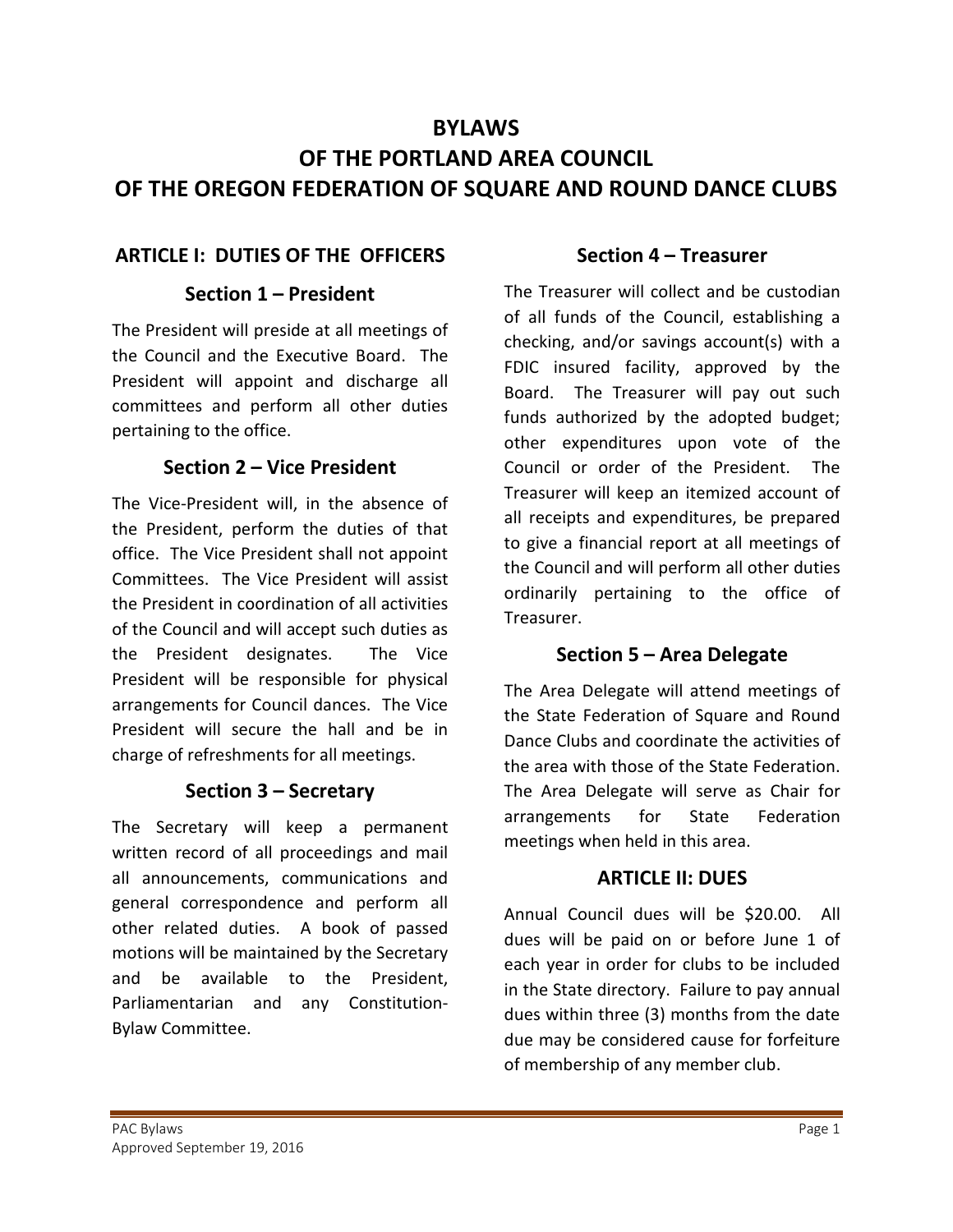#### **ARTICLE III: MEMBERSHIP**

Membership in the Portland Area Council will be open to any organized square dance club, round dance club, contra club, clogging club, cuer's association or caller's association each being a non-profit organization having duly elected officers, and making the proper application to the Membership Committee as follows:

- 1. A club will be dancing in a hall, other than a private residence, large enough to accommodate members and guests.
- 2. Any qualified club may apply for membership at any time.
- 3. A roster will be attached to the application showing names of at least sixteen (16) active individuals.
- 4. A club will first present their application, with copy of their constitution, at a regular Portland Area Council meeting. After screening, and a written recommendation from the Membership Committee, the application will be voted on at the next regular meeting. Application for membership will be approved by majority vote of delegate members present at the council meeting.
- 5. If a club fails to gain acceptance to the Oregon Federation of Square and Round Dance Clubs, then their application and all monies will be immediately returned.
- 6. All new clubs coming into the organization shall pay the prescribed fees to the Oregon Federation (OFSRDC).

#### **ARTICLE IV: COMMITTEES**

The standing committees will be TVC DELEGATE, EVERGREEN DELEGATE, MEMBERSHIP, PUBLICITY, AREA EDITOR, HISTORIAN, PARLIAMENTARIAN, BUDGET, AUDIT, AND PROPERTIES CLERK.The preceding year's President will be a member of the Executive Board as the Past President; duties to be assigned by the President. In the absence of the preceding year's President, the Executive Board will determine who, if any, will serve as Past President; selecting from available Past Presidents.

The Budget Committee will consist of (3) three persons, one of which is the Treasurer, and will be appointed by November of each year. The Committee will present the budget for the following year (July to June) no later than the April meeting.

The Audit Committee will be appointed by January. The Committee's responsibilities will be to review the Treasurer's books and financial accounts, reporting to the Executive Board by the June meeting. The Audit will remain on file with the Secretary.

The Properties Clerk will compile and maintain an inventory, including location site, of all physical assets of the Council.

Special committees will be appointed by the President when needed.

#### **ARTICLE V: MEETINGS**

The Council will meet every month on a date to be determined by the Executive Board, unless changed by vote of the Council. Special meetings may be called by the President. To conduct business, a quorum is required at all regular or special meetings. A quorum will consist of a